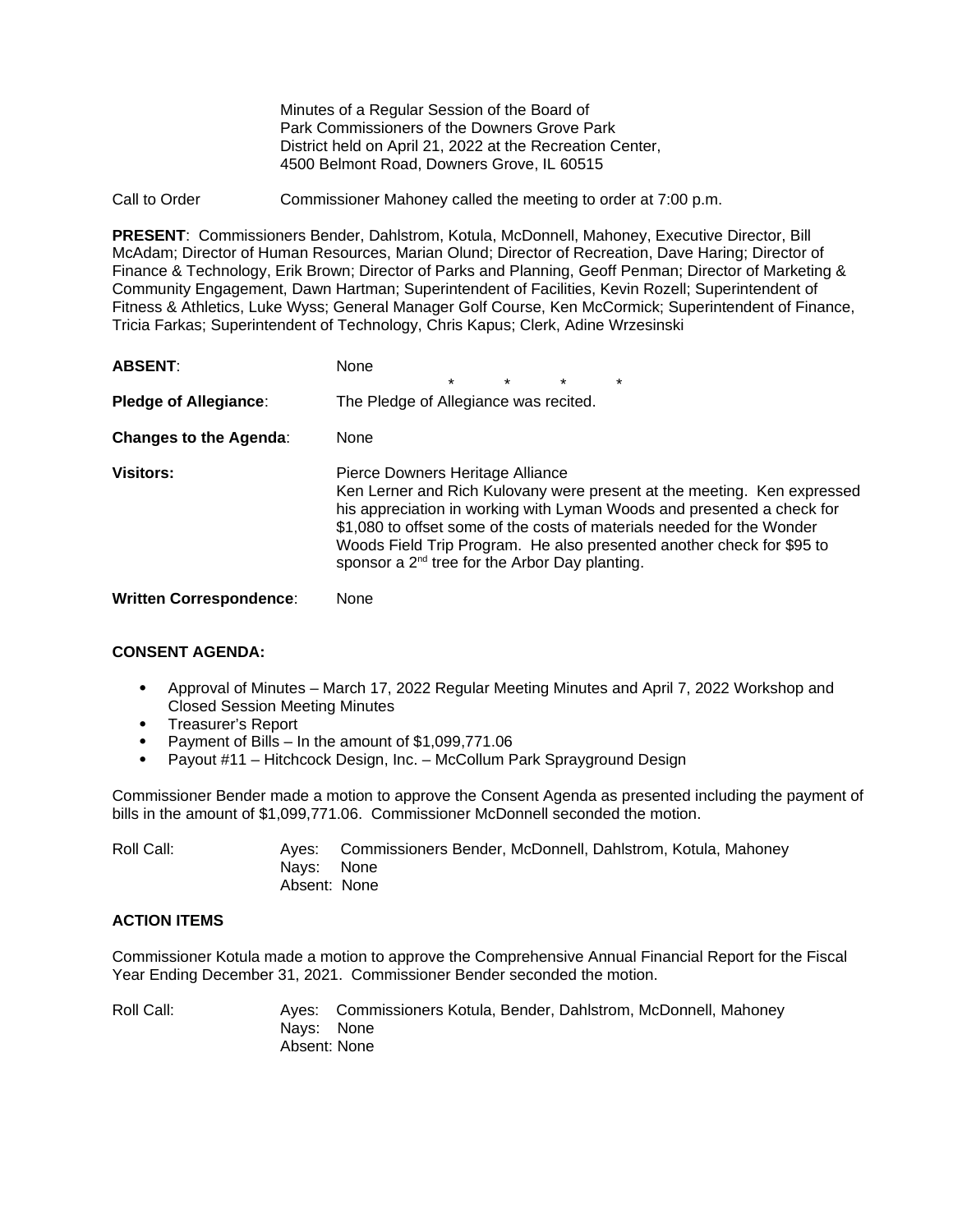Commissioner McDonnell made a motion to authorize the Executive Director to enter into a contract with D & J Landscape Inc., for the Dunham Place Park Playground Renovation 2022, to include the Lump Sum Base Bid and Alternates #1 & #2 for a total contract amount of \$174,086.15. Commissioner Dahlstrom seconded the motion.

Roll Call: Ayes: Commissioners McDonnell, Dahlstrom, Bender, Kotula, Mahoney Nays: None Absent: None

Commissioner Bender made a motion to authorize the Executive Director to enter into an agreement with Kendall Excavating for the 1925 Curtiss St. Demolition, for an amount not to exceed \$24,491.00 for all work as specified. Commissioner Kotula seconded the motion.

Roll Call: Ayes: Commissioners Bender, Kotula, Dahlstrom, McDonnell, Mahoney Nays: None Absent: None

Commissioner Kotula made a motion to authorize the Executive Director to purchase the McCollum Park Sprayground equipment from Vortex Aquatic Structures International, at a cost of \$108,231.20 per the quote dated April 8, 2022 and including NPPGov Pricing. Commissioner McDonnell seconded the motion.

Roll Call: Ayes: Commissioners Kotula, McDonnell, Bender, Dahlstrom, Mahoney Nays: None Absent: None

Commissioner Bender made a motion to grant Authorization to Bid the portable restrooms. Commissioner McDonnell seconded the motion.

Roll Call: Ayes: Commissioners Bender, McDonnell, Dahlstrom, Kotula, Mahoney Nays: None Absent: None

Commissioner Dahlstrom made a motion to grant Authorization to Bid the 2022 fitness equipment replacement project. Commissioner Kotula seconded the motion.

Roll Call: Ayes: Commissioners Dahlstrom, Kotula, Bender, McDonnell, Mahoney Nays: None Absent: None

Commissioner McDonnell made a motion authorize the Executive Director to enter into an agreement with F.H. Paschen for the Golf Course Clubhouse Patio and Walkway replacement project, for a total contract amount not to exceed \$220,000.00. Commissioner Bender seconded the motion.

Roll Call: Ayes: Commissioners McDonnell, Bender, Dahlstrom, Kotula, Mahoney Nays: None Absent: None

#### **BOARD BUSINESS**

**President Comments** – President Mahoney expressed the Boards appreciation to Erik Brown and his staff for the fine audit work.

**Commissioner Comments** –None

#### **STAFF REPORTS**

**Executive Director –** Executive Director, Bill McAdam wanted to circle back to McCollum Park. He mentioned that the Park District is still having F.H. Paschen price out the McCollum Project based on the job order. Hoping the price will come down. Still pursuing that. At the next board meeting, Staff will have a full presentation on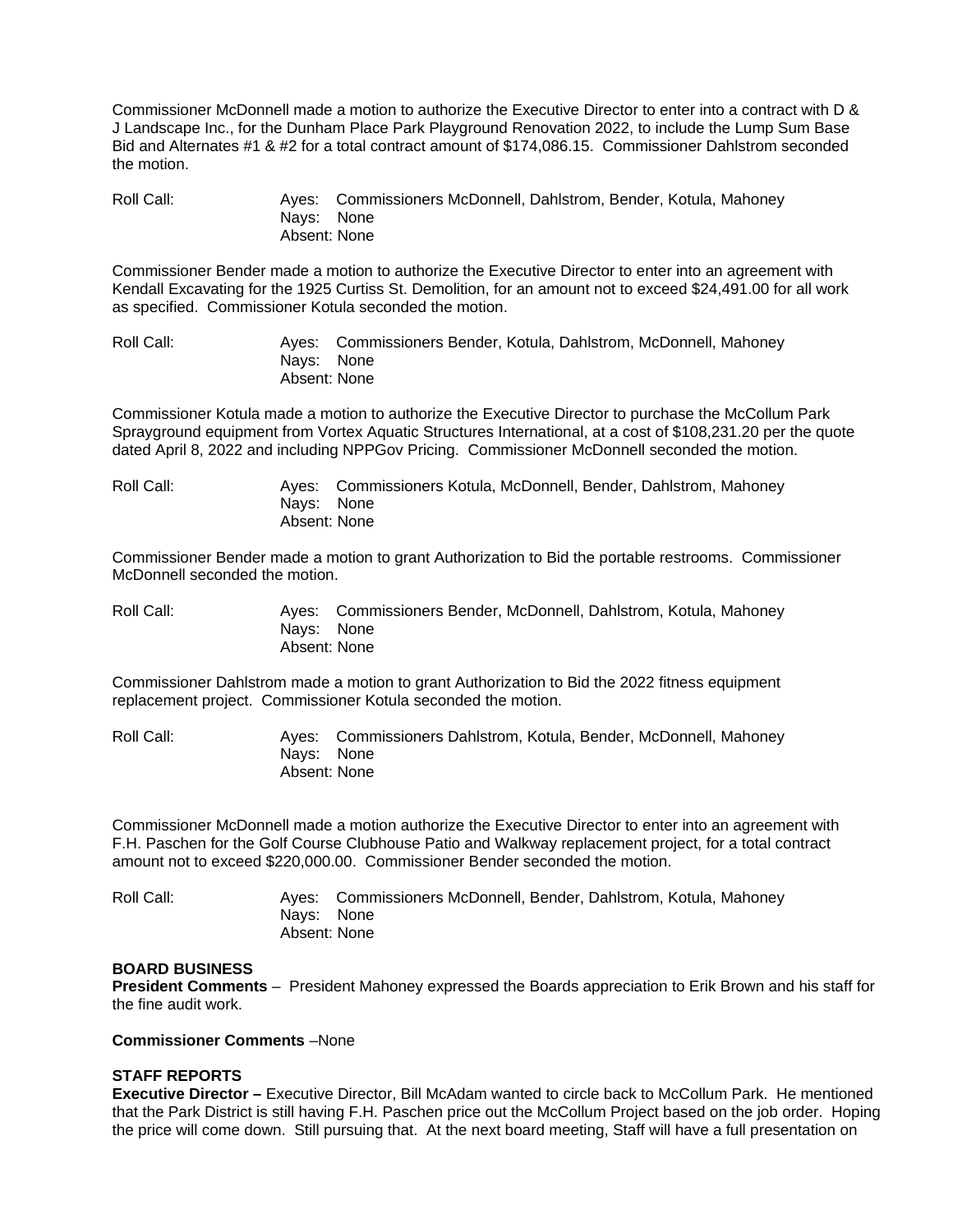McCollum to get the Board up-to-speed on that project. Commissioner Dahlstrom asked if at the next workshop meeting, is the Board recommending going forward with the project based on Staff recommendations? Bill responded yes. We will be seeking authorization to go to bid. Bill also mentioned that at the last session of the general assembly they passed the bid limit increasing it from \$25,000 to \$35,000 and waiting on the Governor to sign it. Also June is the Park Tour and Staff is recommending doing a full campus tour of the Museum.

**Recreation –** The report was included in the Board Packet.Director of Recreation, Dave Haring mentioned that District 58,  $1<sup>st</sup>$ -3<sup>rd</sup> graders are expected to participate in the Wonder Woods Field Trip at Lyman Woods. Also discussed that 27 people participated in the Tree to Table: Maple Syrup program. Dave mentioned that both the youth soccer and youth flag football leagues have record participation for the spring season. March 14 was the  $1<sup>st</sup>$  day of resident registration and had over \$419,000 in web registrations.

**Golf –** The report was included in the Board Packet**.** Golf Course General Manager, Ken McCormick discussed that all leagues have returned for the 2022 season. Ken mentioned that the golf course will be presenting the twilight leagues with different food vendors throughout the season (3 nights a week) and the Downers Grove Golf App will be returning for the 2022 season.

**Marketing** – Report was included in packet. Director of Marketing & Community Engagement, Dawn Hartman discussed that the Marketing team has been working with the Natural Resources Team to promote the Arbor Day seedling giveaway, which will take place on April 28<sup>th</sup> and 29<sup>th</sup>. The Marketing Team also helped promote the 2022 Founders Day Activities.

**Planning –** The report was included in the Board Packet. Director of Parks & Planning, Geoff Penman discussed that the Planning Department staff met with Natural Resources and Marketing staff to review and discuss proposed updates to the Memorial Tree & Bench donation program. Also mentioned was that staff has begun preparing the irrigation system design and bid documents for Doerhoefer Park.

**Parks** –The report was included in the Board Packet. Director of Parks and Planning, Geoff Penman mentioned that the Parks Department started mowing and at Mar Duke Farm staff completed construction of 2 new raised beds and completed site modifications to allow for accessibility.

**Human Resources** – The report was included in the Board Packet. Director of Human Resources, Marian Olund mentioned that there are still some seasonal positions that are a struggle to fill. The Park District hired three full-time staff members and Marian also mentioned that she is still working with the bargaining agreement.

**Finance & IT** – The report was included in the Board Packet. Director of Finance and IT, Erik Brown mentioned that the cash balance is more robust that any time in the last 5 years. This is due to a strong 2021, over \$800,000 of Developer Donations this year, and the proceeds from the \$3.5 million bond. Operating revenues are performing well through the first quarter of the year, almost doubling last year at this time.

**SEASPAR** – Executive Director, Bill McAdam mentioned that SEASPAR is having their Believe & Achieve Banquet and if the Board would like to attend to please let Adine know.

## **UNFINISHED BUSINESS** – None

**NEW BUSINESS** - None

## **RECOGNITION OF VISITORS –** None

Commissioner Mahoney announced that the next Park District Board Meeting will be held May 5, 2022, at the Recreation Center, Multi-Purpose Room.